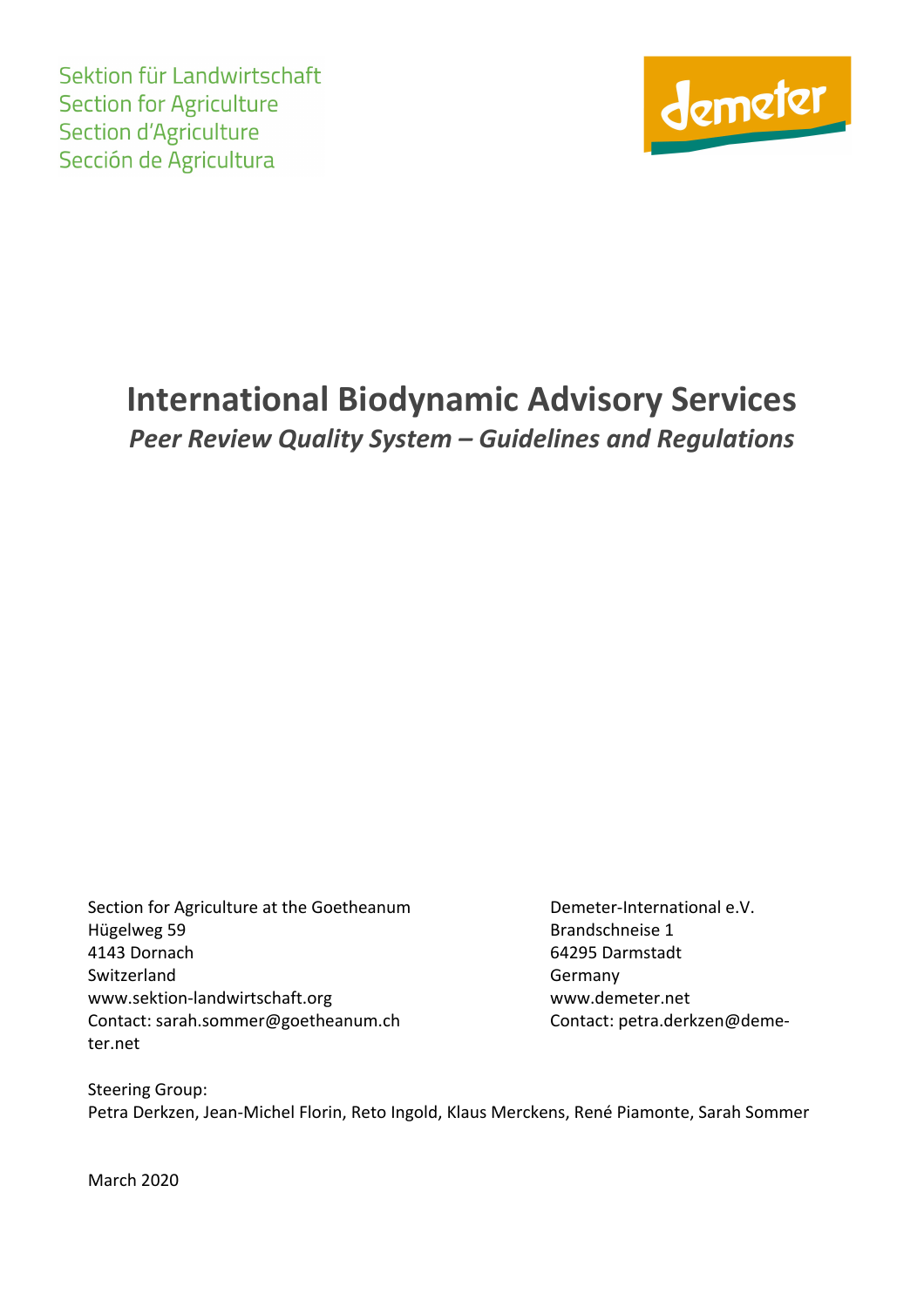#### Contents

| 1 <sub>1</sub> |           |  |
|----------------|-----------|--|
|                | 1.1.      |  |
| 2.             |           |  |
|                | 2.1.      |  |
|                | 2.2.      |  |
|                | 2.3.      |  |
| 3.             |           |  |
| 4.             |           |  |
|                | 4.1.      |  |
|                | 4.2.      |  |
| 5.             |           |  |
|                | 5.1.      |  |
|                | 5.2.      |  |
| 6.             |           |  |
| 7.             |           |  |
|                | 7.1.      |  |
| 8.             |           |  |
|                | 8.1.      |  |
| 9.             |           |  |
| 10.            |           |  |
| 11.            |           |  |
|                |           |  |
|                | Appendix. |  |
|                |           |  |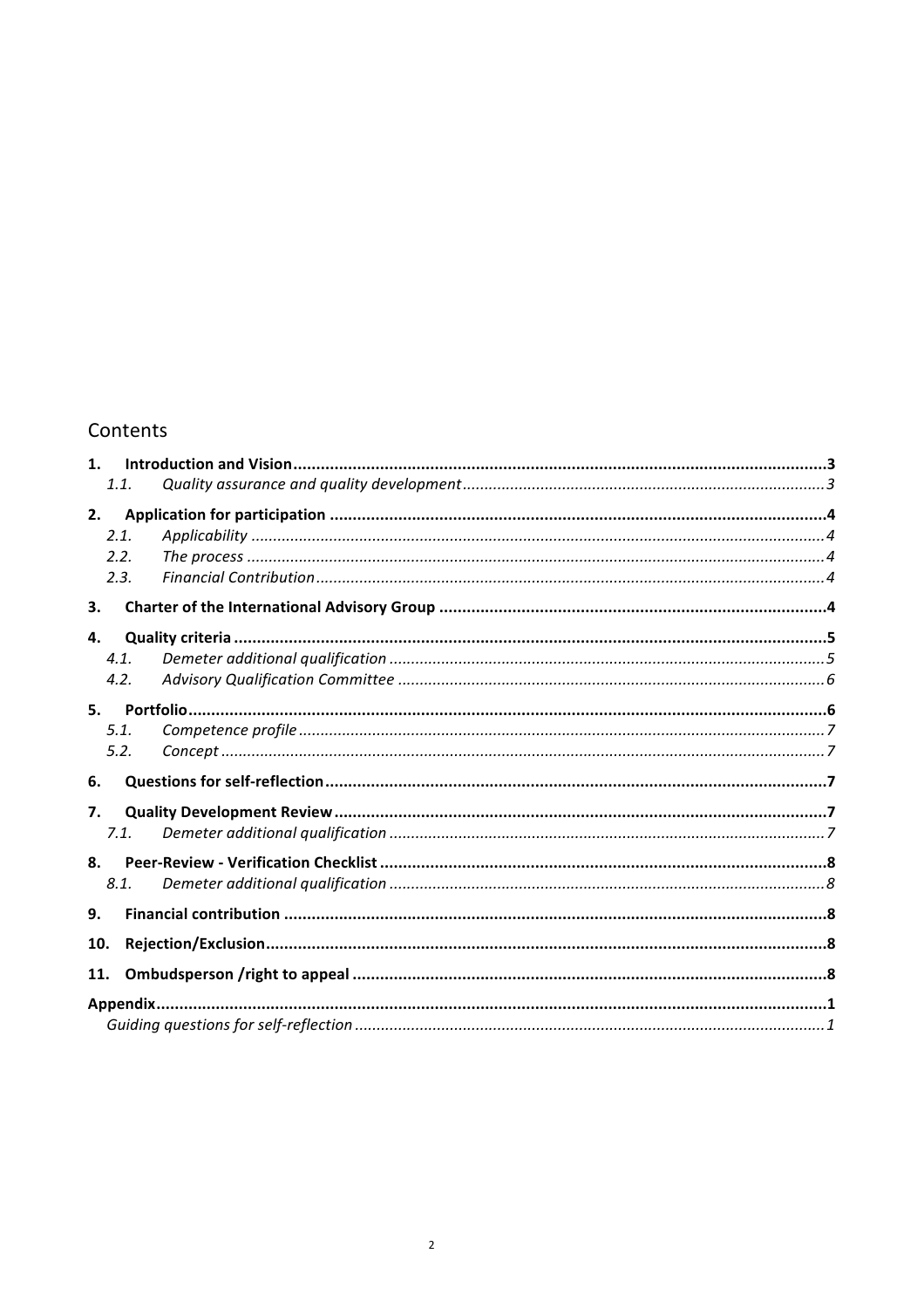## **1. Introduction and Vision**

The impulse for the newly created Peer Review Quality System originally came from the Biodynamic Advisory Group and was implemented with the help of the Section for Agriculture and Demeter International. This Peer Review Quality System, which was developed in a participatory process, combines the needs of a wide range of stakeholders:

advisors seeking a certain common commitment, especially in international advisory work; prospective biodynamic farmers looking for advice who will find contact through this system, as well as more information and transparency; and even associations, trade or major project managers who can better obtain the information they need in the online directory.

The quality system also offers future advisors an overview of the specific requirements and greater transparency. While there are some minimum criteria that have to be met in order to participate in the quality system, it also takes account of the different individual advisory profiles. This kind of inclusive quality assurance and development demonstrates an appreciation of diversity as well as the demand for qualitative, self-responsible advice in biodynamics, as promoted by the Section for Agriculture and Demeter International.

As a transnational qualification tool, the Peer Review Quality System for International Biodynamic Advisors aims to create a common basis for qualitative advisory work in biodynamics. Together we wish to form a network of national and international advisers who aim to strengthen and further develop the biodynamic movement. Advisers therefore commit to the jointly agreed principles of the biodynamic advisory services by signing a charter.

## **1.1. Quality assurance and quality development**

Participation is open to all experienced biodynamic advisors and trainers who wish to transmit biodynamic knowledge at a national or international level. Entry to the quality system requires a number of **minimum criteria** that must be fulfilled and documented.

High quality biodynamic advisory work can be provided through continuous self-reflection and periodic professional development. By evaluating and critically examining our own activity and working methods it is possible to identify gaps in knowledge and to promote our individual development through suitable further training courses. A personal **portfolio** serves as a tool to support this individual process.

A **Quality Development Review** with two colleagues takes place upon entry to the quality system and every three years thereafter, in order to guarantee and further develop the quality of the biodynamic advisory service and ensure the creation of transparency and trust. In the case of the **Demeter additional qualification**, a qualification committee decides the application for admission using the an abstract from the advisors portfolio, the Verification checklist and the written re**port** from the Quality Development Review carried out with two qualified Demeter colleagues.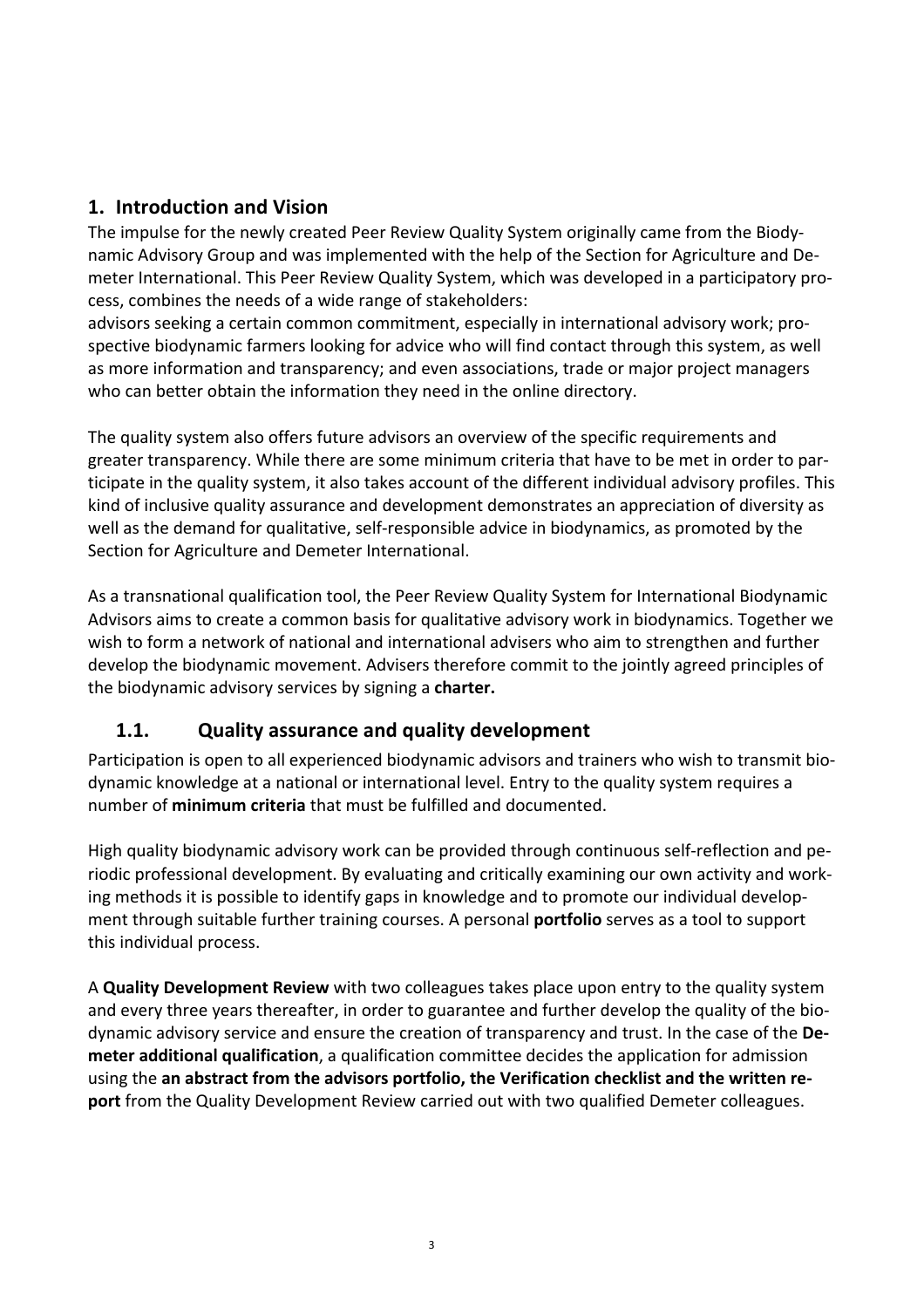# **2. Application for participation**

# **2.1. Applicability**

Participation in the peer review quality system is open to all biodynamic advisors. Requirements are fulfilment of the minimum criteria, agreement with the principles of biodynamic advisory work (charter) and willingness to develop further.

# **2.2.** The process

- 1. Reading the guide of the Peer Review Quality System for International Biodynamic Advisors;
- 2. Online registration and signing of the Charter.
- 3. Confirmation of the minimum quality criteria and application for inclusion in the quality system online, optional application for the Demeter additional qualification;
- 4. Creation of an individual portfolio with concept and competence profile (see section 5.);
- 5. Organisation of a Quality Development Review with two colleagues from the quality system (peer review). In the case of the Demeter additional qualification, this peer review must take place with two qualified Demeter advisors. The interview is based on the individual portfolio and the Verification checklist with the key questions and has to be reported.
- 6. Confirmation of or rejection from inclusion in the quality system must be officially communicated to the applicant by the colleagues via the confirmation/rejection link, received beforehand from the online system;
- 7. Creation of a public profile online;
- 8. The online profile of the advisor will be published when the admission procedure is complete. The admission is complete when the Quality Development Review has been carried out and has been positively confirmed in the system by the colleagues via email. In the case of the Demeter additional qualification, the verification checklist, the written summary/report and the abstract of Portfolio are forwarded to the responsible coordinator at Demeter International, and the admission decision is made by a qualification committee;
- 9. Quality assurance and development through continuous self-reflection and further training;
- 10. The peer review must take place every three years. The organisation of the review is the responsibility of the advisor and the portfolio should be updated accordingly;
- 11. The public profile should be updated continuously and at least once a year.

# **2.3. Financial Contribution**

The recommended annual contribution for advisors amounts to **Euro 100** for participation in the Peer Review Quality System Standard and **Euro 300** for participation in the Peer Review Quality System with Demeter Qualification.

# **3. Charter of the International Advisory Group**

This charter presents the jointly agreed principles of the biodynamic advisory method. It is the basis of the quality system and deals with ethical matters such as transparency, respect, freedom of choice and confidentiality, plus professional and personal dedication to the biodynamic movement. The charter was drawn up in the 2015. The current version is from March 2019 and can be downloaded from the website of the Section for Agriculture.

*Note: If the charter is modified or rewritten, the advisor will automatically be called to check and re-sign the charter.*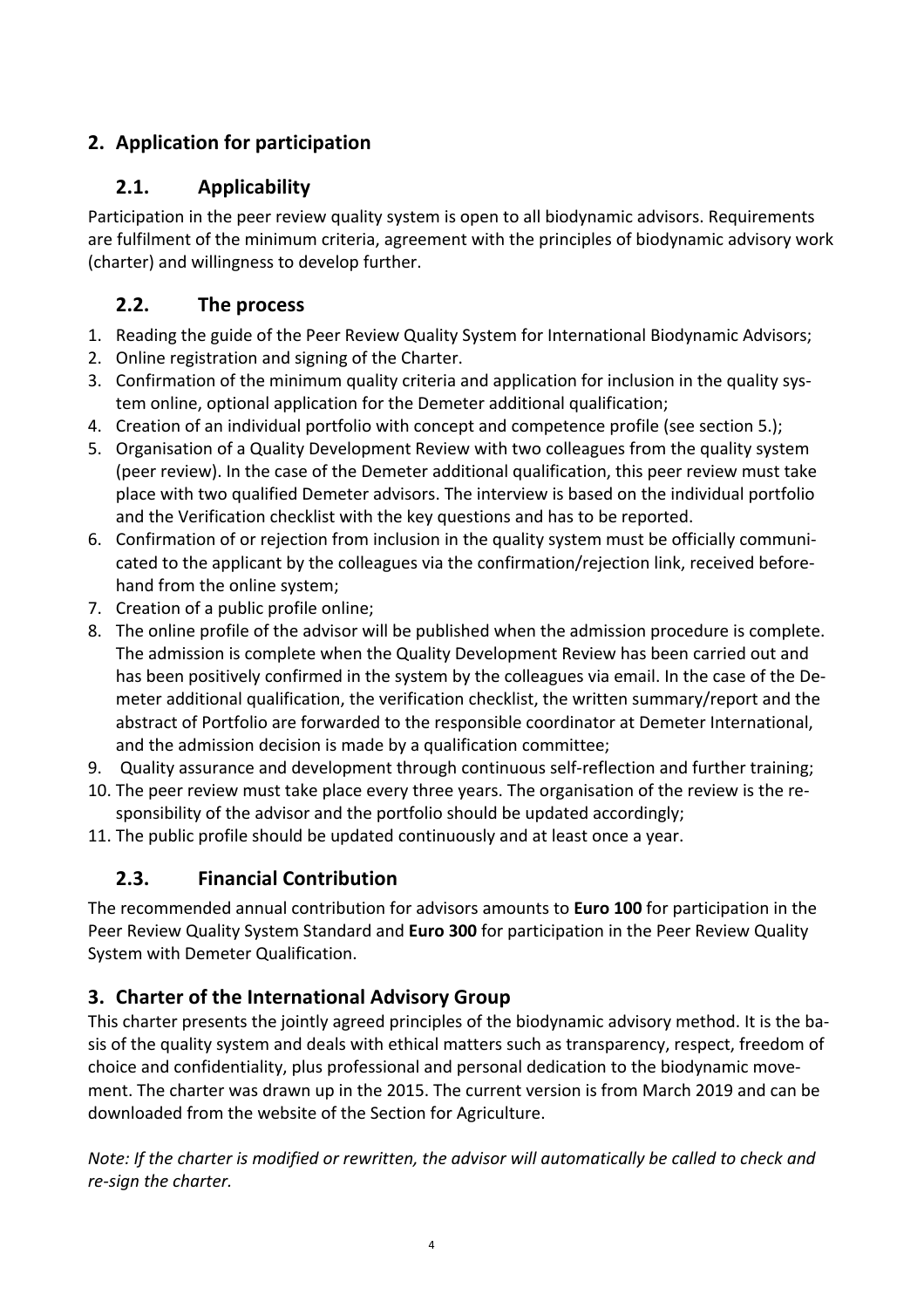# **4. Quality criteria**

Entry to the quality system requires a number of minimum criteria to ensure an adequate level of practical experience and professionality:

- Practical experience in biodynamic agriculture (vocational training on a biodynamic/Demeter farm or experience as a biodynamic farmer)
- AND vocational training in agriculture OR a university degree in agronomy
- OR comparable training or experience

#### *Verification and Decision*

The minimum criteria must be fulfilled and documented. The documents must be presented at the first **Quality Development Review.** The quality check and admission will be carried out by two colleagues from the quality system using the Verification checklist. Confirmation of or rejection from inclusion in the quality system must be officially communicated to the applicant by the colleagues via the confirmation/rejection link, received beforehand from the online system.

# **4.1. Demeter additional qualification**

The Demeter qualification can be acquired additionally. A Demeter qualification gives the option of performing conversion advisory work for Demeter International's farm certification. The basis for this agreement is the "vision, mission, principles and values" of Demeter International. The Demeter additional qualification will be visible in the advisory database and on the Demeter International website. The minimum criteria for the Demeter additional qualification are as follows:

#### *Professional skills*

- 5 years of practical experience in biodynamic agriculture, vocational training on a biodynamic farm/Demeter farm
- AND vocational training in agriculture OR a university degree in agronomy
- OR comparable training or experience

#### *Knowledge of standards and conversion*

- In-depth knowledge of the relevant organic regulations and Demeter Standards of the country of origin and export
- In-depth knowledge of the Demeter International Standards

#### *Conversion process skills*

- Ability to advise in specific situations on how the use of biodynamic preparations and other biodynamic practices can be sustainably integrated on the farm
- Ability to analyse the initial situation in relation to the Demeter International Standards, also taking into account the relevant Organic Regulation
- Ability to clearly formulate and communicate in writing the steps required for conversion

#### *Verification and Decision*

The minimum criteria for the Demeter Qualification have to be verified at the **Quality Development Review** using the **Verification checklist**. Confirmation of or rejection from inclusion in the quality system must be officially communicated to the applicant by the colleagues via the confirmation/rejection link. The final admission decision on the Demeter additional qualification will then be made on the basis of the Verification checklist and the written report (see additional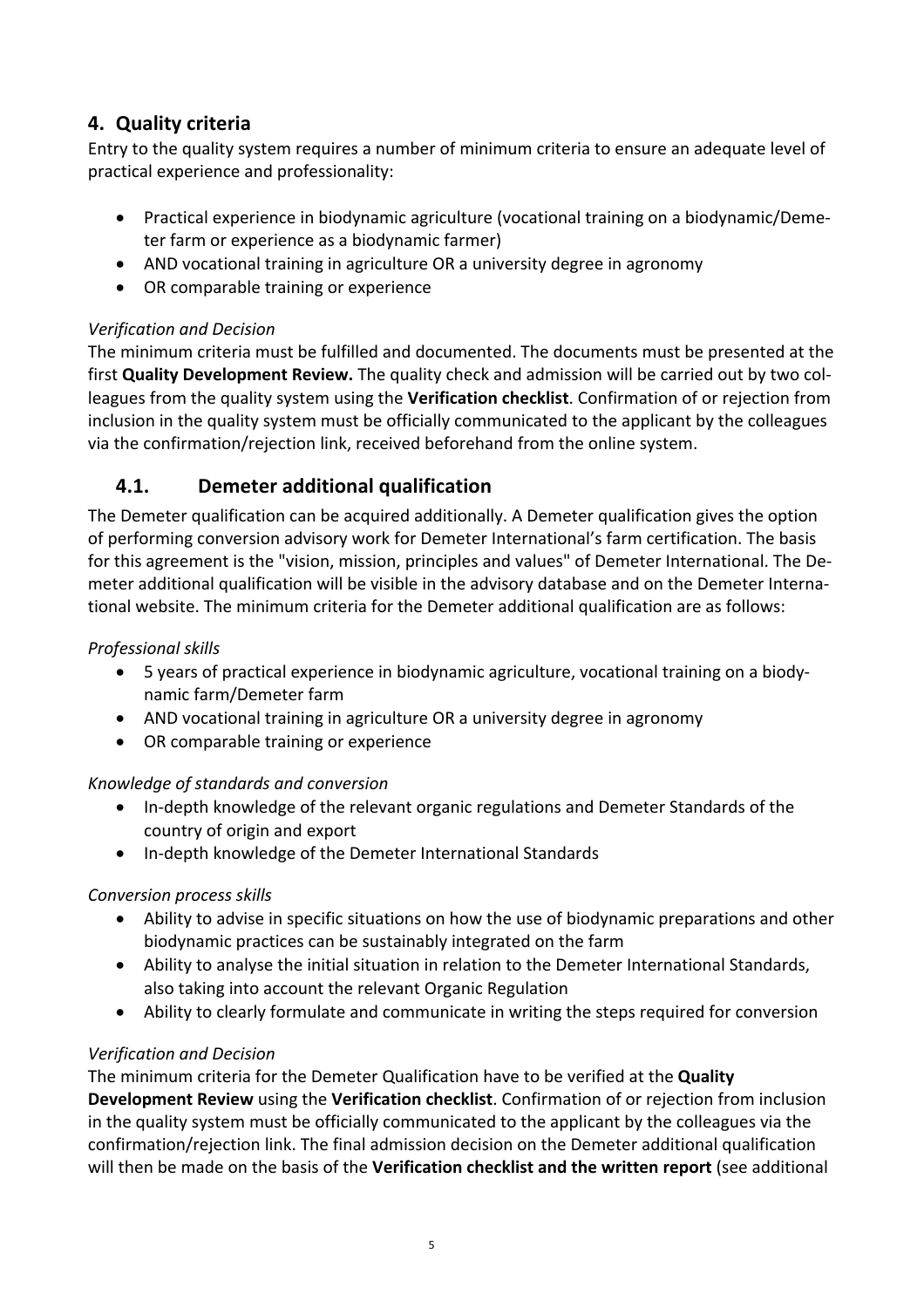document "Template checklist and reporting Peer Review") and the abstract of the advisors portfolio by a **Qualification committee** and communicated officially via the confirmation/rejection link received previously in the application email. The decision is followed by a brief statement of the reasons.

# **4.2. Advisory Qualification Committee**

#### *Aim*

The aim is to decide upon individual requests for approval as a Demeter advisor within the International Advisory Quality system. The main task is to evaluate the assessment carried out by two accredited Demeter advisors using the completed Verification checklist, the written report and the Abstract of Portfolio and to decide on approval. The qualification committee makes decisions by a simple majority of the votes cast. The members of the committee shall determine whether a declared conflict of interest leads to an obligation to abstain in individual cases. All members of the committees sign a declaration of confidentiality.

#### *Members*

The qualification committee shall consist of at least three but not more than five members. The committee is composed of independent experts with experience in advisory work, certification and assessment in biodynamic agriculture. The members are obliged to act to the best of their knowledge and belief, i.e. they are appointed as individual, independent persons responsible for their own actions and not as delegates or representatives of their country. Representation by other persons is not allowed.

#### *Working method*

A coordinator from Demeter International shall be responsible for convening and preparing the agenda of the conference call meetings and, if relevant, the physical meeting. Conference call meetings take place once quarterly.

#### *Appeals*

Appeals must be made in writing within two weeks of receipt of the decision and must state the reasons on which they are based. The first appeal shall be dealt with by the qualification committee. If the appeal is not upheld, this must also be justified in writing.

In the event of a repeated appeal, it shall be dealt with by the Ombudsperson. The objection must be substantiated in writing and must be made within a period of two weeks after receipt of the first rejection. The Ombudsperson shall examine the existing documentation and may invite both parties to submit written or oral statements.

The decision of the Ombudsperson shall be made in writing, shall state the reasons on which it is based and shall not be subject to appeal. The decision shall be binding on all parties.

## **5. Portfolio**

The portfolio is the adviser's working tool and should be updated regularly and at least every three years. The personal portfolio does not need to be emailed or uploaded but it provides a basis for the **Quality Development Review** which takes place every three years. The portfolio contains two basic elements: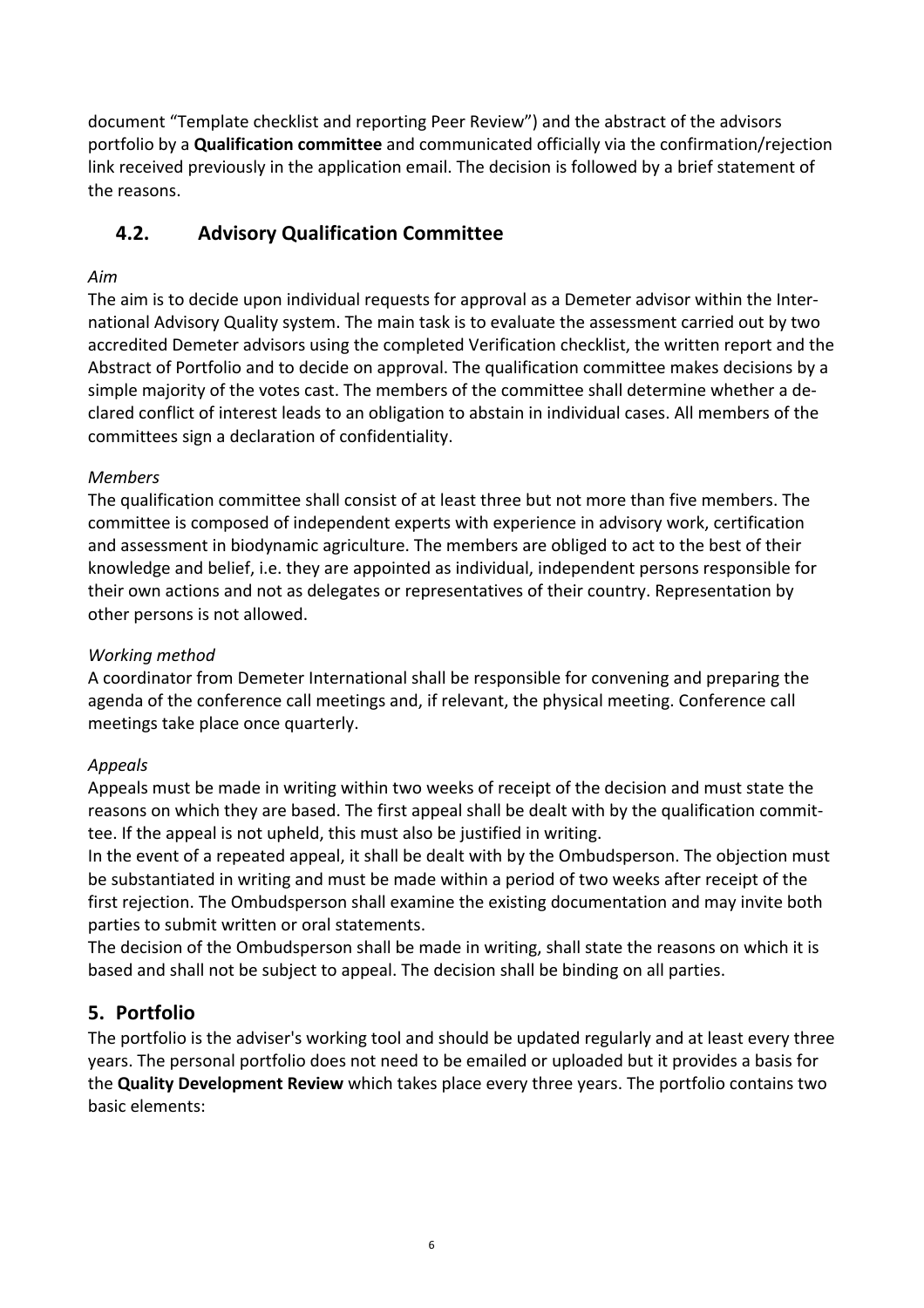# **5.1. Competence profile**

The competency profile is based on the Curriculum Vitae with accompanying certificates and references, where the fulfilled minimum criteria (see section 4.) must be documented. The competence profile also shows the experience, competences and expertise in relation to biodynamic advisory work (professional skills, methodological skills, personal and social skills). Further training, participation in advisory meetings and reflection on current developments in biodynamics is expected. The competence profile should be updated regularly and at least every three years.

# **5.2. Concept**

The advisory concept – as a further element of the portfolio – covers the important points of the adviser's own advisory practice. It can contain the advisor's basic attitude and advisory practice, reference to theory, aims, methodology, communication method, contract process, client feedback, evaluation, etc. The concept should be updated regularly and at least every three years.

# **6.** Questions for self-reflection

In cooperation with biodynamic advisors, in February 2019 questions were worked out that could be of help in self-reflection and evaluation of one's own work, or in the creation of an individual portfolio. These questions can also be used to prepare for the Quality Development Review. The supporting questions can be found in the appendix.

## **7. Quality Development Review**

A Quality Development Review done by two peers (colleagues) is the key element of the quality system and aims to guarantee and further develop the quality of the biodynamic advisory service, ensuring the creation of transparency and trust. In one sense participants are auditors and, in another, are being audited. Each participant thus assumes full responsibility for decisions and reports. This peer review fulfils an important part of the task of a superordinate authority.

The Quality Development Review takes place at the entry to the quality system and thereafter every three years and is always conducted by two colleagues from the quality system. The applicant/advisor are responsible for organising the meeting. The Quality Development Review is based on the personal **portfolio** and **the peer-review verification checklist**. The compulsory minimum standards and the documentation submitted are also reviewed within this framework. A written summary/report of the Quality Development Review must be made and agreed between all three parties. Confirmation of or rejection from inclusion in the quality system must be officially communicated to the applicant by the colleagues via the confirmation/rejection link, received beforehand from the online system.

# **7.1. Demeter additional qualification**

For the Demeter additional qualification, the quality development review is conducted with two colleagues from the quality system who already hold Demeter qualification. The higher minimum criteria will be verified at the **Quality Development Review** using the Verification checklist which has to be sent with a written report of the Peer Review to the coordination at Demeter International. Additionally, the applicant for Demeter Qualification needs to create an abstract (max. 2 pages/6000 characters) from his or her CV and portfolio and is sent to his/her peer reviewers, to avoid the committee receiving very long portfolios. For further information please consult the additional document "Template checklist and reporting Peer Review" and the model for the abstract. The final admission decision will then be made by a **Qualification committee** using the completed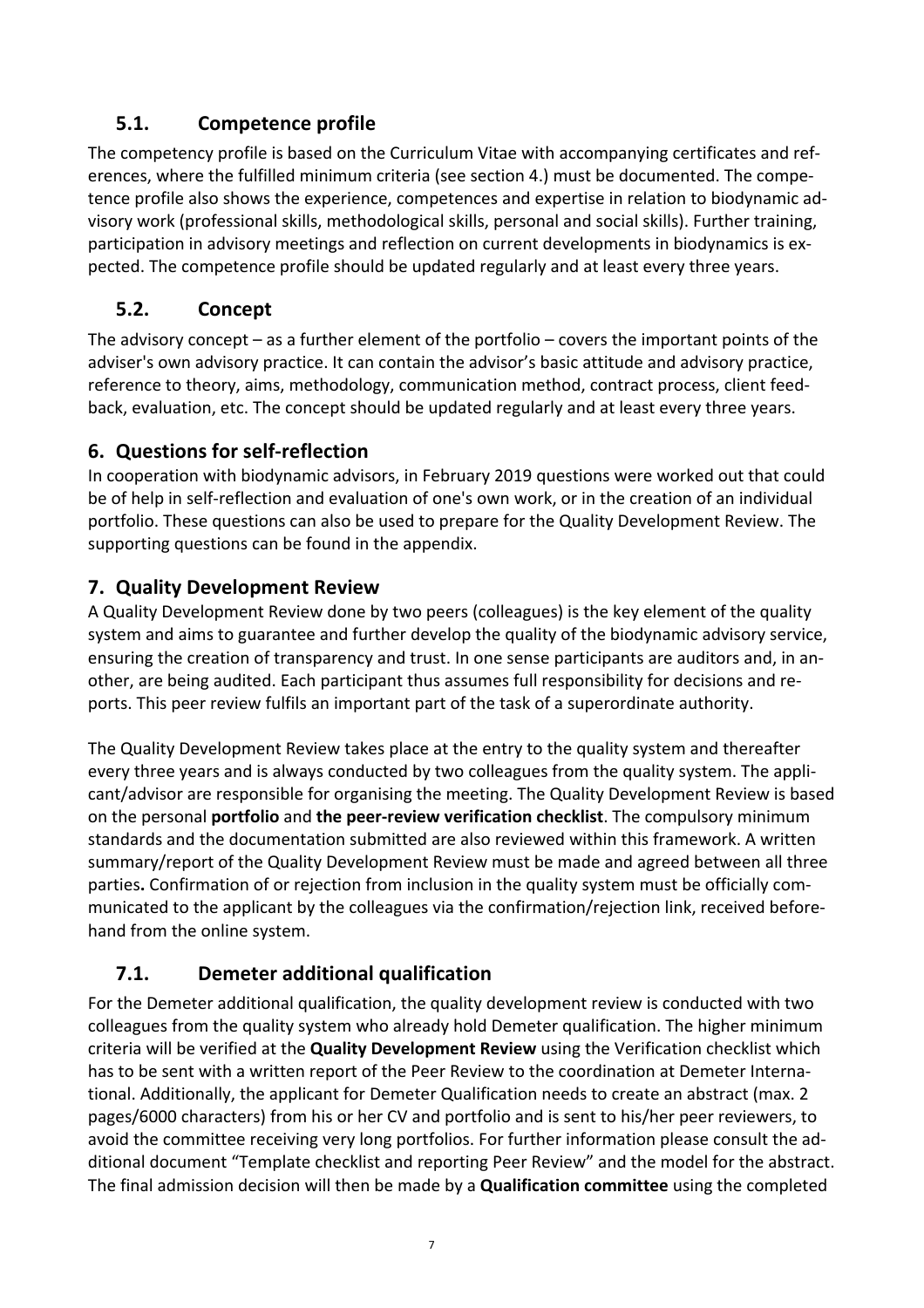Verification checklist and the written summary and communicated officially via the confirmation /rejection link, received previously in the application email. The Demeter additional qualification gained will be visible in the advisory database. It is the advisor's own responsibility to fill in the public profile truthfully.

# **8. Peer-Review - Verification Checklist**

The Verification Checklist is the basic tool of the Quality Development Review along with the portfolio. The Quality Development Review with two colleagues focuses on two aspects: a review of the minimum criteria and a development discussion on the individual advisory portfolio, including the advisory concept and competence profile. The Verification Checklist shows the minimum criteria as well as ways to check these. You will find the Verification Checklist as well as information on verification possibilities in an additional document.

# **8.1. Demeter additional qualification**

If Demeter qualification is required, the completed Verification Checklist, the written summary report and the abstract of the advisors portfolio must be sent to the coordinator at Demeter International after the peer review. The final admission decision will then be made by a Qualification Committee. The written summary/report of the Quality Development Review therefore needs to be sufficiently detailed to ensure that the Qualification Committee can follow how the required minimum criteria were verified. This can be done via a description by the colleagues in the written summary/report and/or by adding appropriate annexes. In the case of a lack of clarity, the Qualification Committee may ask to see clear proof. To prevent such circumstances from arising, please ensure that there is sufficient information and clarity in the written summary/report to allow the interview and the criteria verification to be carried out. For detailed information, please consult the additional document "Template checklist and reporting Peer Review".

## **9. Financial contribution**

The recommended annual contribution for advisors amounts to Euro 100 for participation in the Peer Review Quality System Standard and Euro 300 for participation in the Peer Review Quality System with Demeter Qualification.

# **10.Rejection/Exclusion**

Applicants or advisors who do not meet the requirements or do not provide the required quality certificates and therefor do not succeed in the Quality Development Review may be (temporarily) excluded. This applies if, for example:

- Fulfilment of the minimum criteria could not be proved at the Quality Development Review
- The Quality Development Review has not been organised
- Common principles of the Charter for Biodynamic Advisers have not been respected
- $\bullet$  The public profile has not been filled in truthfully
- The annual contribution has not been paid

# **11.0mbudsperson /right to appeal**

If complaints cannot be clarified through the persons responsible at the Section for Agriculture or Demeter International, the complaint can be submitted in writing to the ombudsperson. The Ombudsperson has an advisory or mediating function and is authorised to carry out all necessary clarifications. Legal steps are reserved for the parties involved.

The ombudspersons elected during the advisory meeting in Dornach on 09.02.2020 are: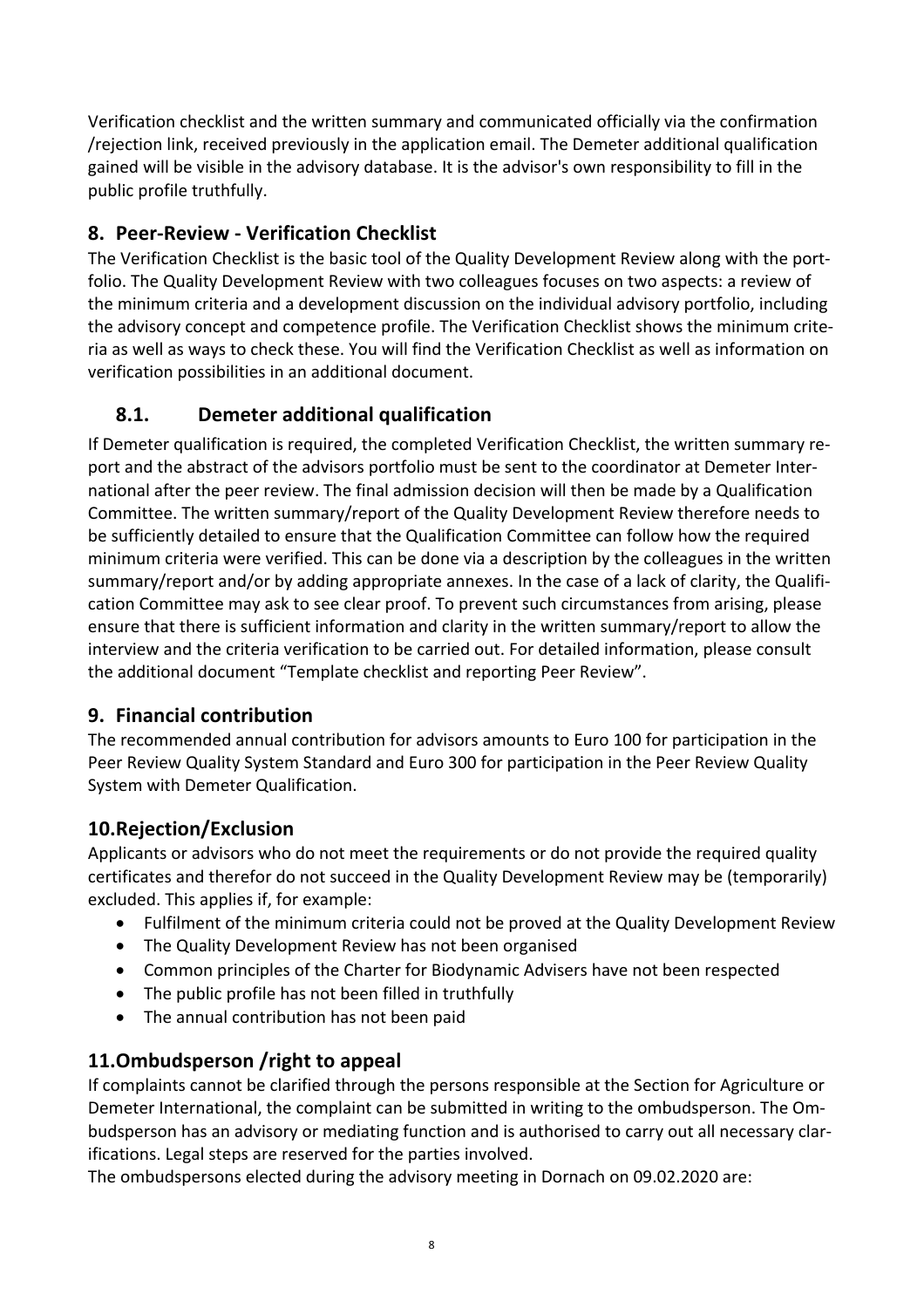- Susanna Küffer Heer
- Thomas Lüthi